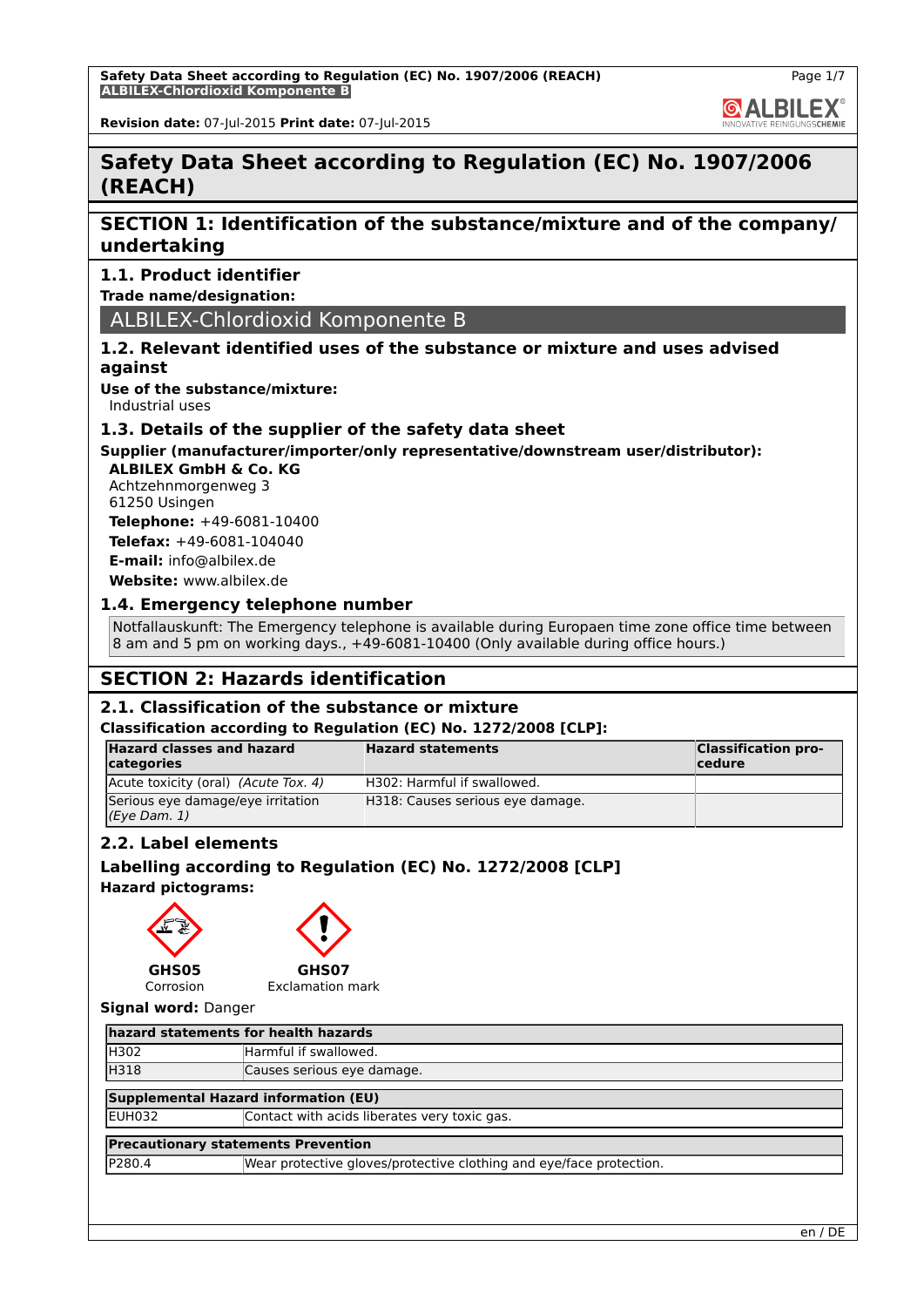

Page 2/7

**Revision date:** 07-Jul-2015 **Print date:** 07-Jul-2015

#### **Precautionary statements Response**

| $IP305 + P351 +$ | IF IN EYES: Rinse cautiously with water for several minutes. Remove contact lenses, if present |
|------------------|------------------------------------------------------------------------------------------------|
| <b>IP338</b>     | and easy to do. Continue rinsing.                                                              |
| P313             | Get medical advice/attention.                                                                  |

## **2.3. Other hazards**

#### **Adverse physicochemical effects:**

Contact with acids liberates toxic gas.

#### **Adverse human health effects and symptoms:**

Harmful if swallowed. Risk of serious damage to eyes.

# **SECTION 3: Composition / information on ingredients**

#### **3.2. Mixtures**

#### **Description:**

#### **\P:A-Chlordioxid B\**

**Hazardous ingredients / Hazardous impurities / Stabilisers:**

| <b>Product identifiers</b>                  | Substance name<br>Classification according to Regulation (EC) No. 1272/2008<br>ICLPI | Concen-<br>tration         |
|---------------------------------------------|--------------------------------------------------------------------------------------|----------------------------|
| <b>CAS No.: 7758-19-2</b>                   | sodium chlorite                                                                      | $ 0 - 10$<br>$\frac{9}{6}$ |
| <b>IEC No.:</b> 231-836-6                   | Skin Corr. 1B, Ox. Sol. 2, Acute Tox. 2, Acute Tox. 3, Aguatic Acute 1               |                            |
| <b>IREACH No.:</b><br>01-2119529240-51-XXXX |                                                                                      |                            |

Full text of H- and EUH-phrases: see section 16.

# **SECTION 4: First aid measures**

### **4.1. Description of first aid measures**

#### **General information:**

Move victim out of danger zone. Symptoms of poisoning may develop several hours following exposure. Victim should be under medical observation for at least 48 hours after exposure.

#### **Following inhalation:**

Remove casualty to fresh air and keep warm and at rest.

## **In case of skin contact:**

After contact with skin, wash immediately with plenty of water and soap.

#### **After eye contact:**

If product gets into the eye, keep eyelid open and rinse immediately with large quantities of water, for at least 5 minutes. Subsequently consult an ophthalmologist.

#### **After ingestion:**

Let water be drunken in little sips (dilution effect). Do NOT induce vomiting.

### **4.2. Most important symptoms and effects, both acute and delayed** Harmful if swallowed. Risk of serious damage to eyes.

# **4.3. Indication of any immediate medical attention and special treatment needed**

After inhalation of chlorine dioxide risk of lung edema. After contact with skin or if swallowed treat like acid injuryDo NOT induce vomiting.

# **SECTION 5: Firefighting measures**

### **5.1. Extinguishing media**

## **Suitable extinguishing media:**

Water Foam

## **Unsuitable extinguishing media:**

Extinguishing powder Carbon dioxide.

### **5.2. Special hazards arising from the substance or mixture**

In dry state: Oxidizing ; In case of fire may be liberated: chlorine dioxide

### **5.3. Advice for firefighters**

Use appropriate respiratory protection.

# **5.4. Additional information**

No data available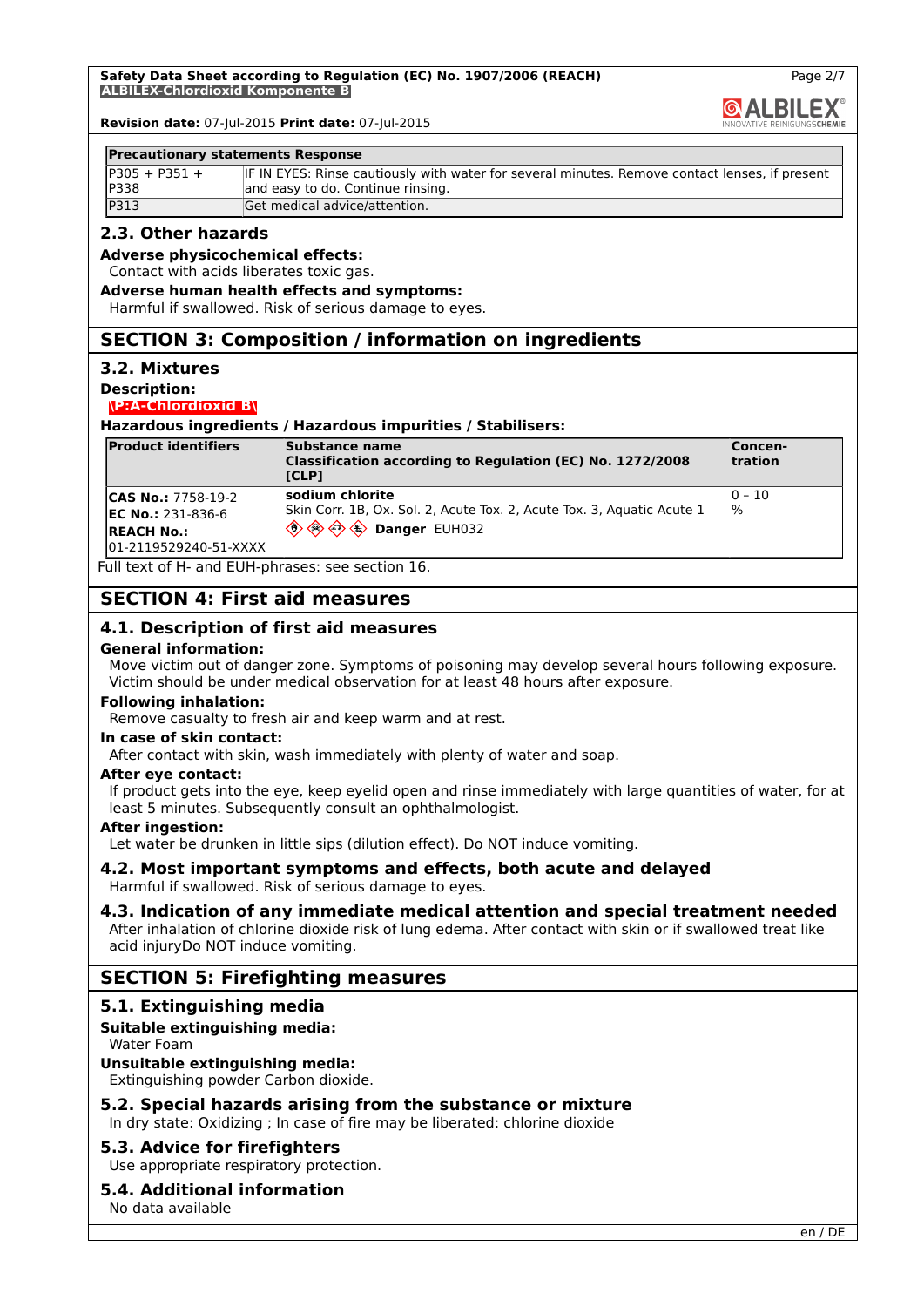# **SECTION 6: Accidental release measures**

# **6.1. Personal precautions, protective equipment and emergency procedures**

## **6.1.1. For non-emergency personnel**

#### **Personal precautions:**

Remove persons to safety. Wear personal protection equipment.

## **6.1.2. For emergency responders**

No data available

## **6.2. Environmental precautions**

Do not allow to enter into surface water or drains.

# **6.3. Methods and material for containment and cleaning up**

### **For cleaning up:**

Pump away bigger amounts. Absorb with liquid-binding material (e.g. sand, diatomaceous earth, acid- or universal binding agents). Wash with plenty of water.

## **6.4. Reference to other sections**

No data available

# **6.5. Additional information**

Do not empty into drains.

# **SECTION 7: Handling and storage**

# **7.1. Precautions for safe handling**

### **Protective measures**

#### **Advices on safe handling:**

Measures to prevent aerosol and dust generationDo not allow to dry.

# **7.2. Conditions for safe storage, including any incompatibilities**

#### **Requirements for storage rooms and vessels:**

Keep container tightly closed. Suitable material for Container: Polyethylene Polypropylen

# **Hints on storage assembly:**

Do not store together with: Base

# **7.3. Specific end use(s)**

**Recommendation:**

No data available

# **SECTION 8: Exposure controls/personal protection**

### **8.1. Control parameters**

### **8.1.1. Occupational exposure limit values**

| Limit value<br>type (country<br>of origin) | Substance name                          | $ 0\rangle$ long-term occupational exposure limit value<br>$ 2$ short-term occupational exposure limit value<br>3 Instantaneous value<br>4 Monitoring and observation processes<br>$ S\rangle$ remark |
|--------------------------------------------|-----------------------------------------|-------------------------------------------------------------------------------------------------------------------------------------------------------------------------------------------------------|
| <b>TRGS 900 (DE)</b>                       | chlorine dioxide<br>CAS No.: 10049-04-4 | $ 0.1$ ppm (0.28 mg/m <sup>3</sup> )<br>$ 2$ 0.1 ppm (0.28 mg/m <sup>3</sup> )                                                                                                                        |

# **8.1.2. biological limit values**

No data available

# **8.1.3. DNEL-/PNEC-values**

No data available

### **8.2. Exposure controls**

### **8.2.1. Appropriate engineering controls**

If handled uncovered, arrangements with local exhaust ventilation have to be used.

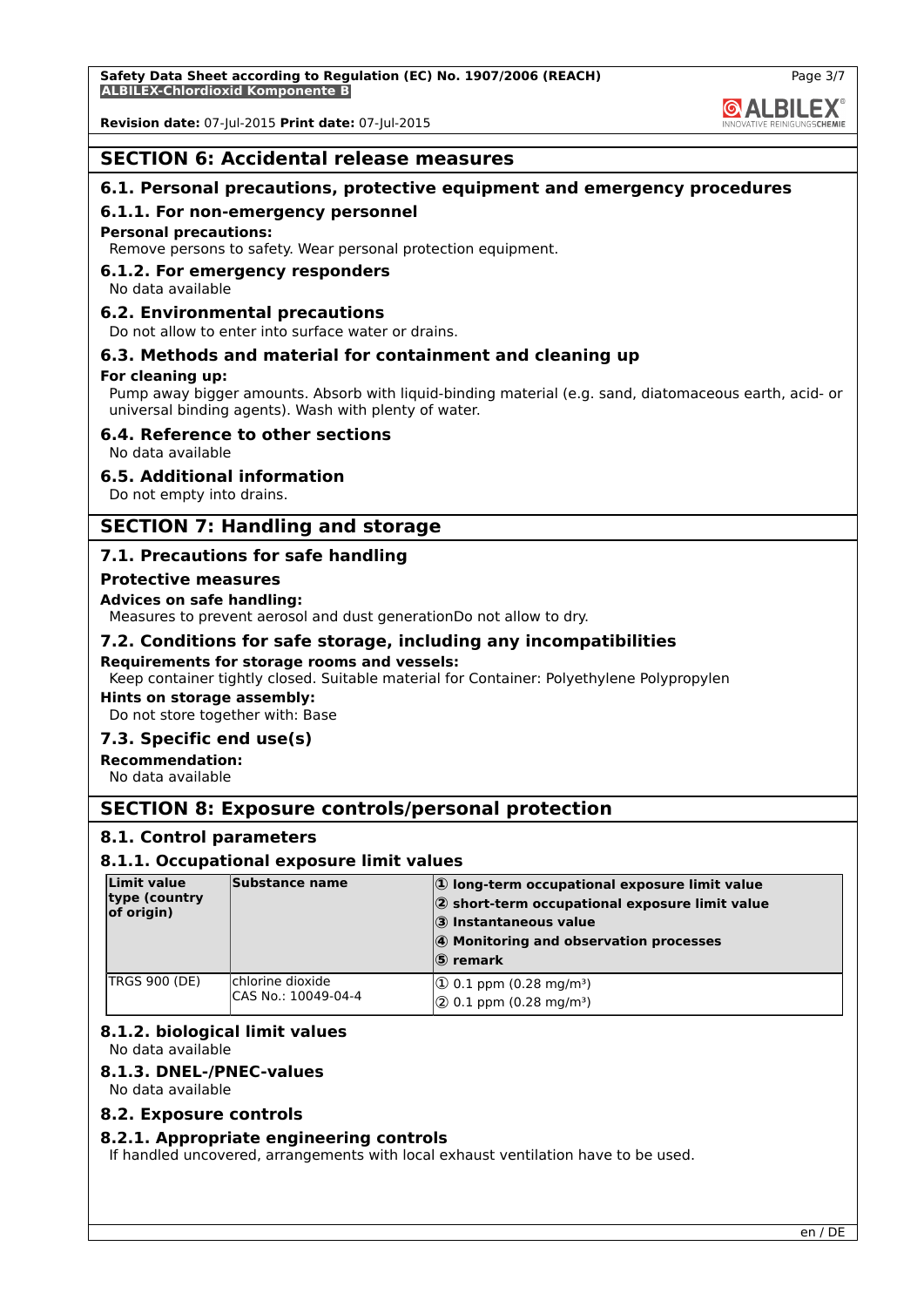#### **8.2.2. Personal protection equipment**

#### **Eye/face protection:**

Tightly sealed safety glasses. oder Face protection shield

#### **Skin protection:**

Suitable material: NBR (Nitrile rubber) Butyl caoutchouc (butyl rubber) Thickness of the glove material: 0,4 mm; 0,7 mm Breakthrough time (maximum wearing time): > 8h

# **Respiratory protection:**

Suitable respiratory protection apparatus: B2

#### **Other protection measures:**

Protective clothing: Chemical resistant safety shoes Chemical protection clothing acid-resistant General health and safety measures: When using do not eat, drink, smoke, sniff. Wash hands before breaks and after work.

## **8.2.3. Environmental exposure controls**

No data available

## **8.3. Additional information**

No data available

# **SECTION 9: Physical and chemical properties**

## **9.1. Information on basic physical and chemical properties**

#### **Appearance**

**Odour:** Chlorine

# **Physical state:** liquid **Colour:** light yellow

## **Safety relevant basis data**

| parameter                                       |                             | at °C | Method | remark              |
|-------------------------------------------------|-----------------------------|-------|--------|---------------------|
| рH                                              | $12 - 13$                   | 20 °C |        |                     |
| Melting point/freezing point                    | -10 °C                      |       |        |                     |
| Freezing point                                  | not determined              |       |        |                     |
| Initial boiling point and boiling<br>range      | 100 °C                      |       |        | pressure: 1013 mbar |
| Decomposition temperature (°C):                 | not determined              |       |        |                     |
| Flash point                                     | not determined              |       |        |                     |
| Evaporation rate                                | not determined              |       |        |                     |
| Ignition temperature in °C                      | not determined              |       |        |                     |
| Upper/lower flammability or<br>explosive limits | not determined              |       |        |                     |
| Vapour pressure                                 | not determined              |       |        |                     |
| Vapour density                                  | not determined              |       |        |                     |
| Density                                         | $1 - 1.1$ g/cm <sup>3</sup> | 20 °C |        |                     |
| <b>Bulk density</b>                             | not determined              |       |        |                     |
| Water solubility (g/L)                          | not determined              |       |        |                     |
| Partition coefficient: n-octanol/<br>water      | not determined              |       |        |                     |
| Dynamic viscosity                               | not determined              |       |        |                     |
| Kinematic viscosity                             | not determined              |       |        |                     |

# **9.2. Other information**

No data available

# **SECTION 10: Stability and reactivity**

#### **10.1. Reactivity**

Materials to avoid Oxidising agent, strong Acid

### **10.2. Chemical stability**

No data available

### **10.3. Possibility of hazardous reactions**

Keep away from heat. an oxidizing substance crystallizes when drying up

**@ALBILEX**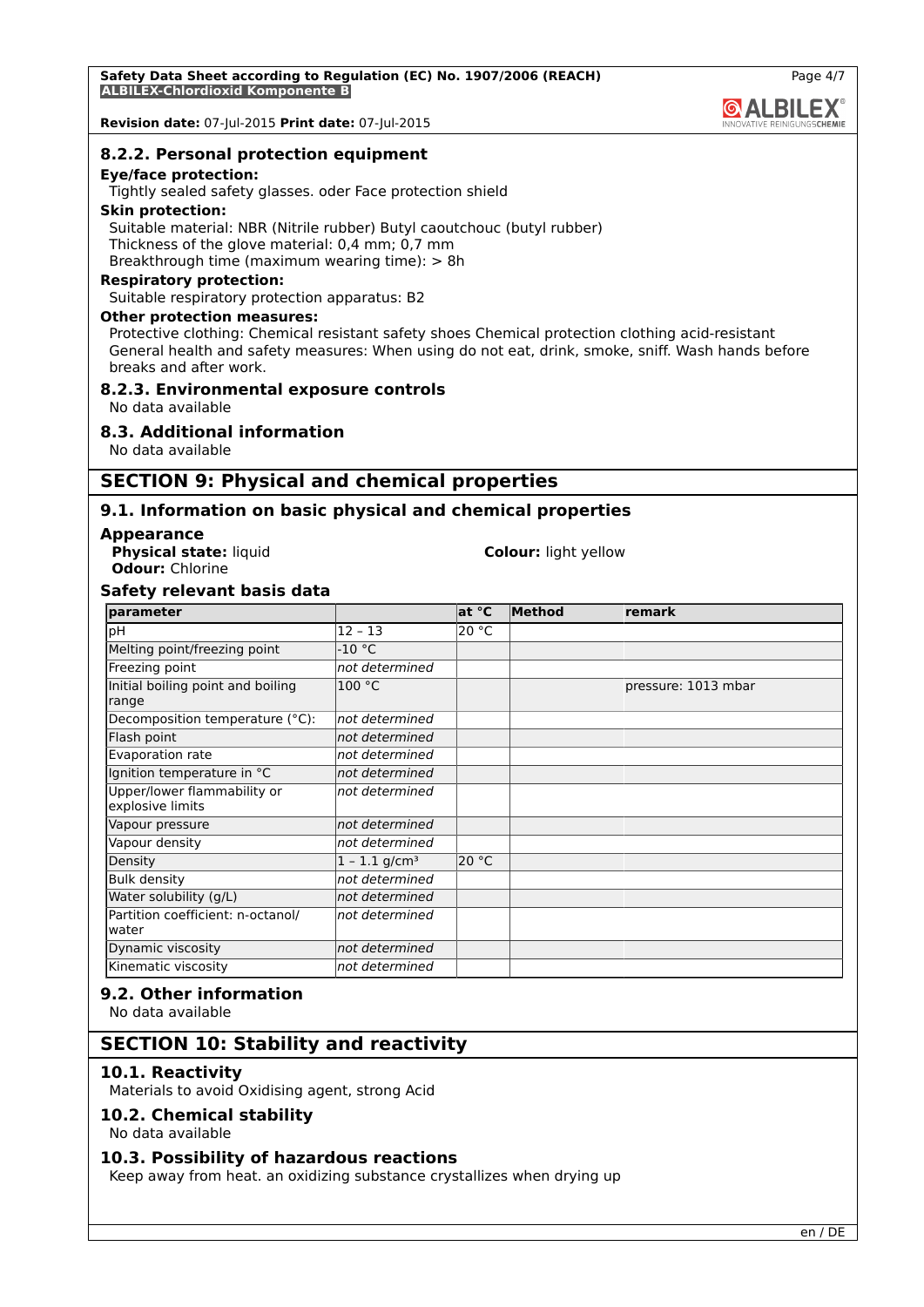

Page 5/7

**Revision date:** 07-Jul-2015 **Print date:** 07-Jul-2015

## **10.4. Conditions to avoid**

Heat Do not allow to dry.

# **10.5. Incompatible materials**

Oxidising agent, strong Acid

#### **10.6. Hazardous decomposition products**

chlorine dioxide

# **SECTION 11: Toxicological information**

#### **11.1. Information on toxicological effects**

| <b>CAS No.</b> | Substance name  | <b>Toxicological information</b>                        |
|----------------|-----------------|---------------------------------------------------------|
| 17758-19-2     | sodium chlorite | $LC_{50}$ inhalative: 0.23 g/m <sup>3</sup> 4 h (Ratte) |
|                |                 | $ LD_{50}$ oral: 165 mg/kg (Ratte)                      |

#### **Skin corrosion/irritation:**

Irritant effect on the skin: no Short-term (single)

Irritant effect on the eye: strongly irritant. Risk of serious damage to eyes.

# **Respiratory or skin sensitisation:**

not sensitising.

#### **Additional information:**

Other information: If swallowed danger of perforation of the esophagus and the stomach (strong corrosive effects).

# **SECTION 12: Ecological information**

# **12.1. Toxicity**

| <b>CAS No.</b> | <b>Substance name</b> | <b>Toxicological information</b>                         |
|----------------|-----------------------|----------------------------------------------------------|
| 17758-19-2     | sodium chlorite       | $ LC_{50}: 75$ mg/l 4d                                   |
|                |                       | $ EC_{50}: 0.01$ mg/l 2 d                                |
|                |                       | $ \mathsf{EC}_{50}: 0.904 \,\mathrm{mg}/14 \,\mathrm{d}$ |

## **Aquatic toxicity:**

Toxic to aquatic organisms. Aquatische Toxizität: LC50 (Brachydanio rerio) > 500 mg/l/96h

#### **Effects in sewage plants:**

After neutralization all organic components are readily biodegradable.

### **12.2. Persistence and degradability**

### **Additional information:**

Further ecological information: Do not allow to enter into surface water or drains. Hydrolyzes in water

# **12.3. Bioaccumulative potential**

# **Accumulation / Evaluation:**

Additional information: No data available

### **12.4. Mobility in soil**

No data available

## **12.5. Results of PBT and vPvB assessment**

| <b>CAS No.</b> | Substance name   | <b>Results of PBT and vPvB assessment</b> |
|----------------|------------------|-------------------------------------------|
| 17758-19-2     | sodium chlorite  | _                                         |
| 10049-04-4     | chlorine dioxide |                                           |

No data available

### **12.6. Other adverse effects**

Further ecological information: No data available

# **SECTION 13: Disposal considerations**

### **13.1. Waste treatment methods**

Send to a hazardous waste incinerator facility under observation of official regulations. Do not empty into drains.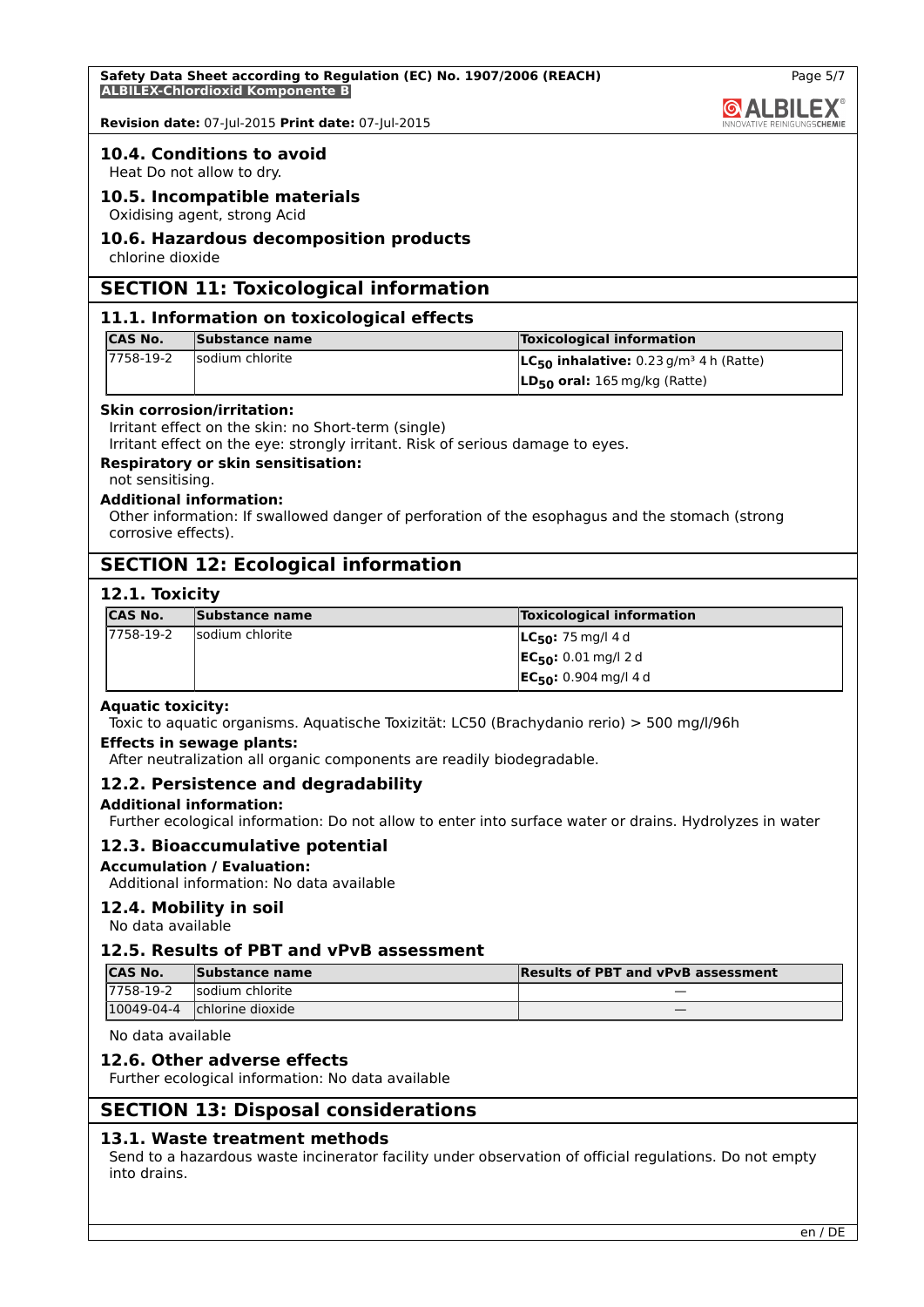| Safety Data Sheet according to Regulation (EC) No. 1907/2006 (REACH) |  |  |
|----------------------------------------------------------------------|--|--|
| <b>ALBILEX-Chlordioxid Komponente B</b>                              |  |  |



## **Waste treatment options**

**Appropriate disposal / Package:**

Wash with water and give to pastic recycling.

# **13.2. Additional information**

No data available

# **SECTION 14: Transport information**

| Land transport (ADR/<br>RID)                                        | Inland waterway<br>craft (ADN) | Sea transport (IMDG)                  | <b>Air transport (ICAO-</b><br>TI / IATA-DGR) |  |
|---------------------------------------------------------------------|--------------------------------|---------------------------------------|-----------------------------------------------|--|
| 14.1. UN-No.                                                        |                                |                                       |                                               |  |
| 1908                                                                | 1908                           | 1908                                  | 1908                                          |  |
| 14.2. UN proper shipping name                                       |                                |                                       |                                               |  |
| <b>CHLORITE SOLUTION</b>                                            | <b>CHLORITE SOLUTION</b>       | <b>CHLORITE SOLUTION</b>              | <b>CHLORITE SOLUTION</b>                      |  |
| 14.3. Transport hazard class(es)                                    |                                |                                       |                                               |  |
|                                                                     |                                |                                       |                                               |  |
|                                                                     |                                | 8                                     | 8                                             |  |
| 14.4. Packing group                                                 |                                |                                       |                                               |  |
| Ш                                                                   |                                | Ш                                     | Ш                                             |  |
| 14.5. Environmental hazards                                         |                                |                                       |                                               |  |
| No data available                                                   |                                |                                       |                                               |  |
| 14.6. Special precautions for user                                  |                                |                                       |                                               |  |
| <b>Hazard identificati-</b><br>on number (Kemler<br>No.): 80        | <b>Classification code: -</b>  | <b>remark:</b> EmS-No.: F-A,<br>$S-B$ |                                               |  |
| <b>Classification code: -</b><br>remark: Classification<br>code: C9 |                                |                                       |                                               |  |

# **14.7. Transport in bulk according to Annex II of MARPOL 73/78 and the IBC Code** No data available

**Additional information:**

Keep away from food, drink and animal feedingstuffs.

# **SECTION 15: Regulatory information**

# **15.1. Safety, health and environmental regulations/legislation specific for the substance or mixture**

# **15.1.1. EU legislation**

No data available

# **15.1.2. National regulations**

# *<b>EXECUTE:* [DE] National regulations

# **Water hazard class (WGK)**

# **WGK:**

2 - deutlich wassergefährdend

# **15.2. Chemical Safety Assessment**

No data available

# **15.3. Additional information**

No data available